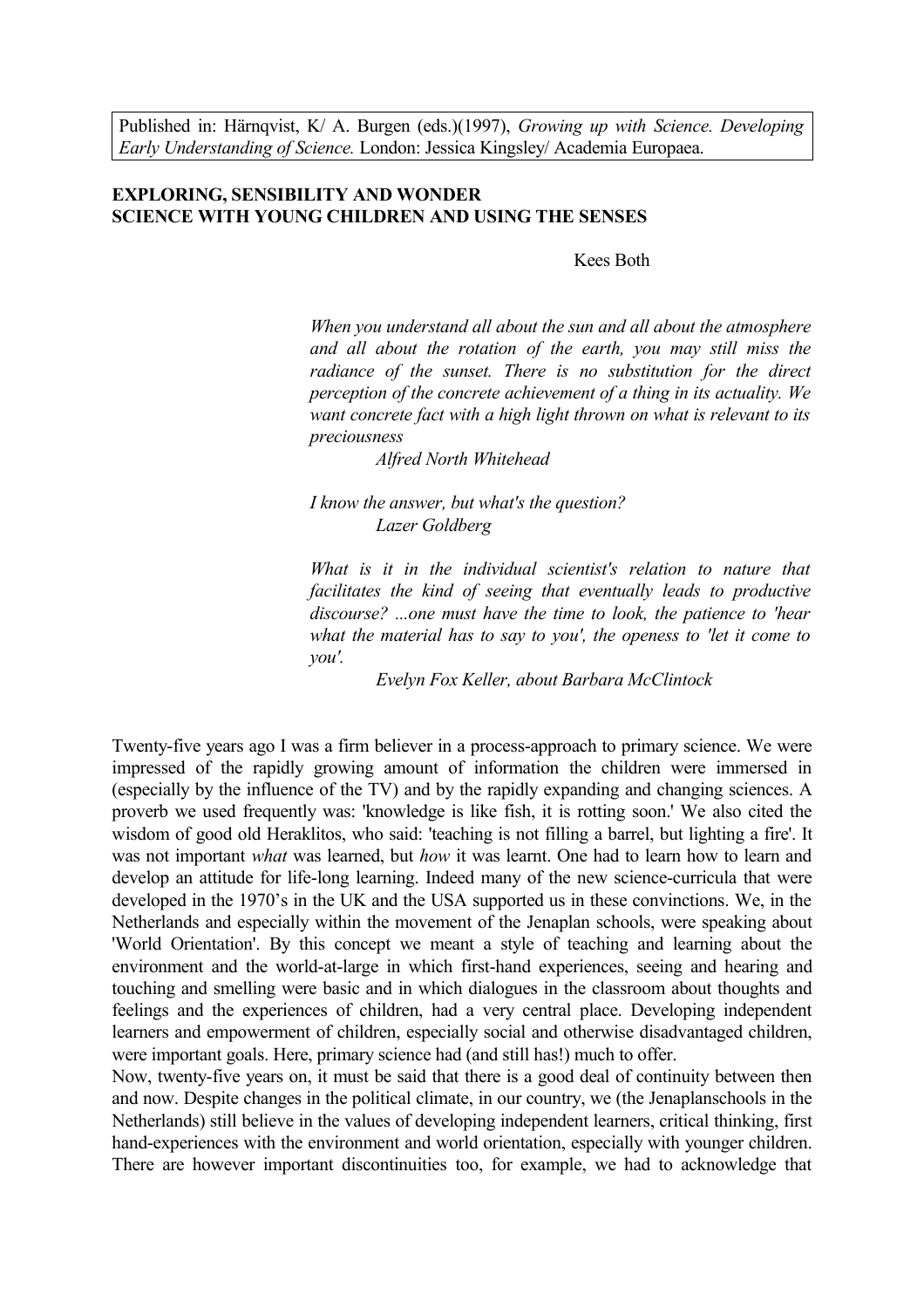content, the *what* of teaching, really matters. Equally the kind of curriculum-framework that will be developed, if that will be a constraint or a support for teachers and children in their exploration of the world, is very important, especially if value the quality in stead of the quantity: 'less is more', as American say.

#### **Continuity and Change: Towards a Creative Synthesis**

In the Netherlands freedom in education - freedom for parents to choose a school for their children, freedom to start a school (under certain conditions) and freedom for schools to develop a specific profile - is part of a long tradition of living together with (mostly religious) minorities on a small piece of earth. Within a common framework of general guidelines (a kind of core curriculum) a great variety of schools developed. Among these were low-profile state schools and schools based on religion and/or a specific philosophy of education: Montessorischools, Daltonschools, Freinetschools, Steinerschools and (the biggest group among these) Jenaplanschools, all financed on the same basis by the state. All schools with a specific philosophy of education have their roots in the 1910's and 1920's, in the innovative movement of the New Education Fellowship (later World Education Fellowship) and the European part of it, that has been named the 'New European Movement for the Reconstruction of Education' (*'Neu-Europäische Erziehungsbewegung'*, Petersen, 1927). These movements had branches in many countries. Jenaplan schools orignated in Germany, Jena, where in 1923 Peter Petersen started an experimental school at the university. They were introduced to the Netherlands around 1960. Important features of these schools are: grouping children in age-heterogeneous 'family-groups' and the central place of 'world-orientation' (including 'science') in the curriculum (see about Jenaplan-education: Both, 1995a). Note that in 'world orientation' children are orienting themselves and schools help them in *their* orientation!

The Jenaplanschools did pioneering-work in the field of primary science in our country. They were influenced by curriculum-projects of the 1970's, such as Nuffield Junior Science and Science 5/13 from the UK, Elementary Science Study (ESS) from the USA and the African Primary Science Program.

In my opinion the Jenaplan movement in the Netherlands has shown that is is possible to look for a 'creative synthesis' between old and proven educational ideas, ideals and practices, and new developments in society, culture and educational research. There can be continuity on the basis of an open philosophy of education<sup>[1](#page-1-0)</sup> and discontinuity and renewal (Both, 1996).

'We need to build our conception of the school upon a broad and deep foundation that will prove capable of bearing a superstructure of flexible patterns. We shall get nowhere by continually demolishing and starting afresh' (King, 1967).

# **Ask the Spiders Themselves**

In autumn there are phenomena that you can hardly escape from if you are working with children from four to ten: the spiders and their webs that are to be found everywhere, coloured leaves, many fungi, fruits and seeds, the spicy smell of decaying organic material and soil, the days that become shorter and temperature that is falling. You can't escape them, because almost all children have some natural interest in these kind of things: observing; making some 'cloth' from gathering on a bent twig the loose-knitten webs of the young spiders, in the form of a tennisracket; collecting fallen leaves, fruits and seeds and where possible eating them. Very little children (and adults), if any, see or hear something of bird-migration, despite the many times they have spoken and worked about it in school. Very few children (and adults) who have

<span id="page-1-0"></span>

<sup>1</sup> The actual philosphy of education of the Dutch Jenaplanschools is expressed in twenty 'basic-principles'. See appendix 1. These are to be discussed and if needed revised every ten years.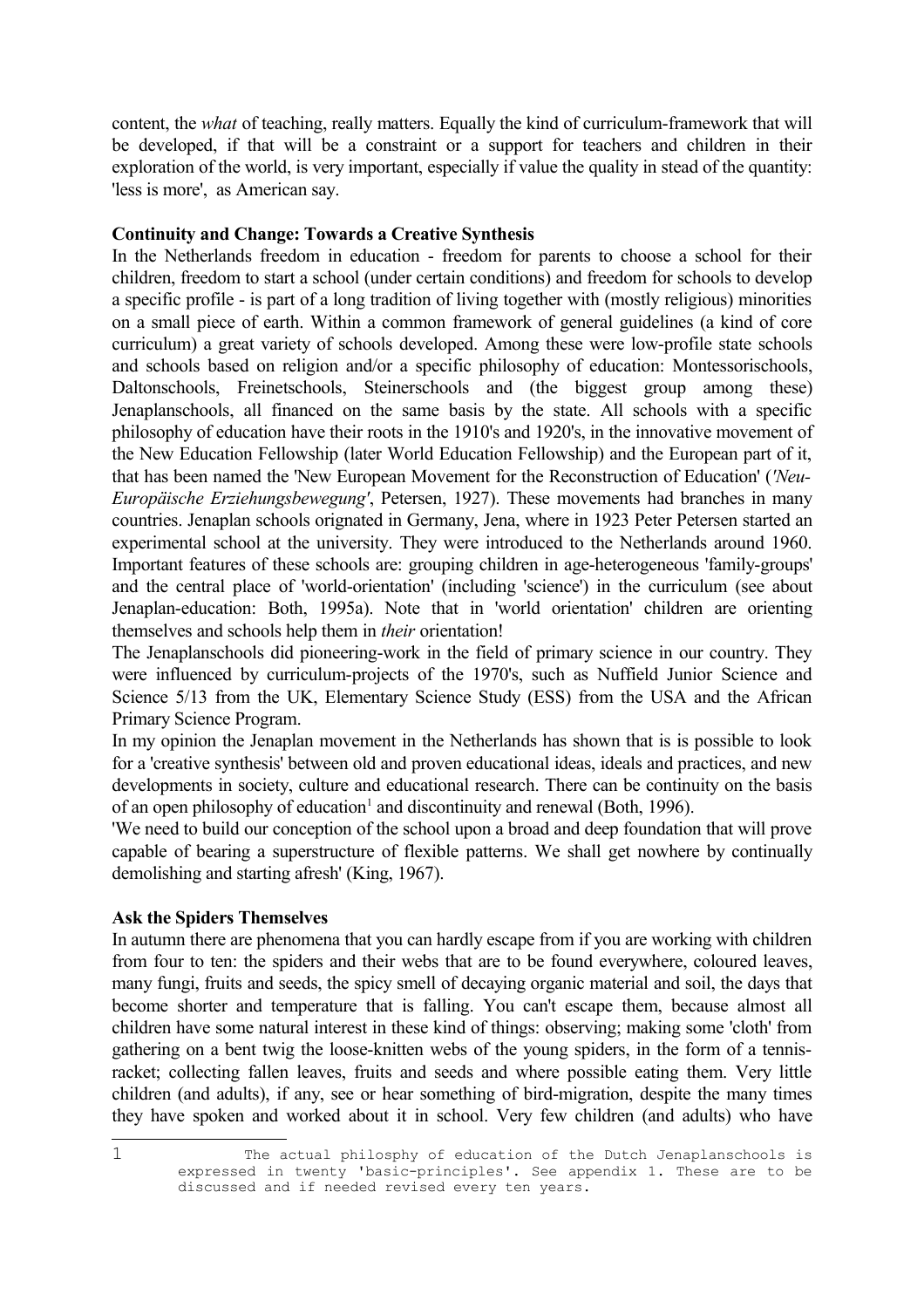collected acorns and beech-nuts and have heard about the development of fruits and seeds from flowers, have ever seen the oaks and beeches flowering.

With a group of children of eight to nine year old children I started a study on spiders, because of their interest and of the anxiety some of them expressed. I had seen many children active on this theme during playtime and asked them to express their feelings on spiders, what they already knew about them and what they wanted to ask about spiders. I showed them to formulate their questions in such a way that they were directed to the spiders themselves: 'spider, may I ask you ..... ?' This methodology I had learned from the African Primary Science Program: 'the asks the things themselves-principle' (Elstgeest, 1971; Duckworth, 1978). The children were trained to ask questions in this way and asked among others these questions:

- Why are there many more webs in autumn than in summer?
- How do you make your thread and how your web?
- What do you eat?
- Can you see well?
- How many eyes do you have? (this child had heard that a spider has many eyes)
- What kinds of spiders are there in our surroundings?
- Does a female-spider really eat the male after mating? (seen on TV);
- Are you a female or a male?
- What do you eat?
- What size of prey can you catch and eat?
- Are here 'black widows'? (a poisonous tropical species; the Netherlands does not have indigeneous spiders that are dangerous for humans)
- I do see your web, but don't see you, are you still there?
- Where do the threads of gossamer come from?
- Why is it that I am afraid of spiders and my friend is not?

Before the investigations began I asked the children to draw, individually, a spider that makes the wheel-webs in the schoolgarden (the diadem or garden spider) and almost all children drew a rather stereotype spider, with a simple cross on its back, shaped by two lines, I think because the name of this spider in Dutch is 'Cross-spider'. The drawings were displayed. After that children made plans for investigating spiders, in little groups, on the basis of the questions they had put. How could they be answered? Which questions can be answered by the spiders themselves and which by second-hand resources? Could questions be reformulated to get an answer from the spider herself? What do one need to answer them?

All children then had to make a new drawing of the garden spider, from observation, catching one and drawing it in the classroom or outside. This task led to discovering a surprising variety in the pattern of the spots the cross on the back is made of and to discussions about this variety, and about the parts of the spider's body and the number of legs. This led to better observation and to looking for new types of spiders and a nice exhibition of spider-drawings developed in the classroom

The observation of prey-rests in the webs led to the idea of simple food-chains, introduced by me: making little cards, connected like a chain, drawing and writing on it the two links observed and the hypothetical links before and after it. Many other observations and little experiments followed, such as: throwing little things into the web and seeing what would happen; blowing a white powder (flour) into the web to make it more visible, what had as an effect that the spider started to eat her own web and build a new one (discussing: why did she do that?); also interviewing children and adults about anxieties for spiders, etc. Equally important was also the patience children had to show in observing the spider at work or in trying to discover things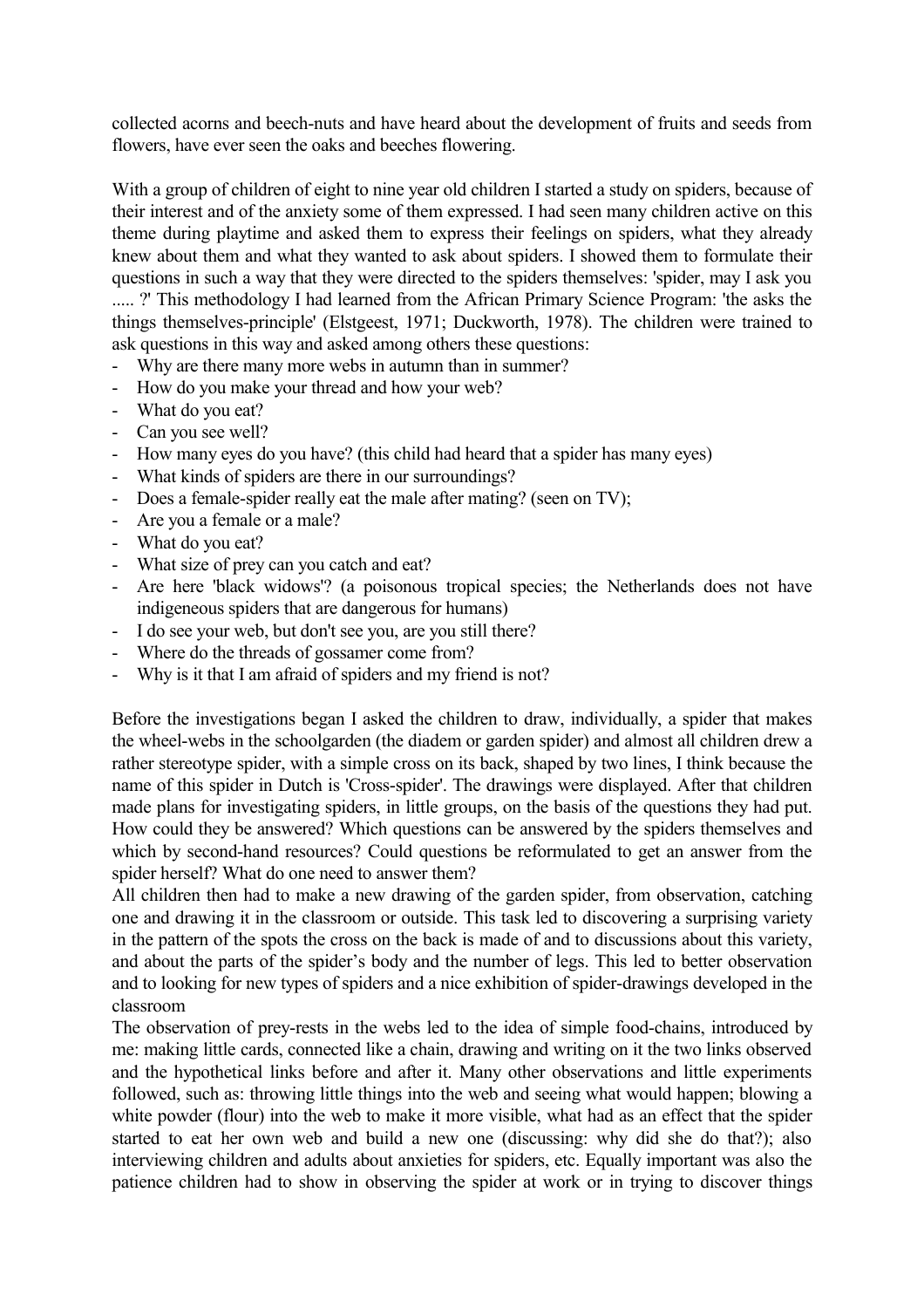without disturbing it. I also introduced stories on spiders (about Arachne and Anansi), by telling and introducing reading materials, and we spoke about the anthropological background.

But how do you value this piece of practice as science education?

That depends of your view of the place of science in the primary school.

# **Why and What?**

Why is science important for young children? The answer to this question depends on the kind of arguments for stimulating science in primary schools. David Hawkins once described three motivations for starting with science at an early age (Hawkins, 1984, p. 29-31):

(1) Creating a fertile ground for the development of future scientists, especially in relationship to economic competition, to 'refill the wells of available talent ... by earlier and wider and more effective science education'. I would call this 'education for science'. Hawkins calls this 'the narrow view'.

(2) A wider view, concerned with preparing youngsters for eventual participation in the democratic discussion in a society heavy influenced by science and technology. Here it is important to prevent the development of a cultural proletariat. I would label this 'education in science'.

(3) A still wider view: the contribution of science education to the improvement of all education: education through science. Of course, this also has to make contributions to 'enlarging the pools of potential scientific talent and enhance the qualities of intelligent citizenship', but these goals then have their place in a concern for the education of children as persons.

Lilian Weber, dedicated early childhood-educator in the USA, expressed this in a nice way: 'what I had to come to from my own experience with children -- the enormous significance for children of the real world, emotionally and in making sense of what impacts on them and what changes around them -- could only reinforce my already-firm conviction that it is absurd to discuss **wether** there should or should not be primary science in the curriculum. As long as the child inquires there is no way to **eliminate** primary science ...... the child of course continues his making-sense of the world anyway, necessarily and inevitably." (Weber, 1991)

Science is a human activity, a way of searching for meaning, searching for newness and for patterns in the natural world, for its own sake and for solving practical problems.

Putting it bluntly, science for young children must, in my opinion, concentrate on:

- Learning (better) to see and to hear and to smell and to taste; in the spider example the improvement of observation by drawing and comparing and discussion; other examples: hearing the voices within the choir of birds in spring or of the geese flying over in winter, seeing the colours in soap-bubbles, etc. Of course I know that observation does not exist without some theoretical framework, but nevertheless it is the beginning and the end of science with children.
- Learning to ask questions and devise simple ways to answer them.
- Infering, connecting bits and pieces of knowledge and formulating hypotheses, as contributions to concept formation and learning to think.
- Communication about observations and interpretations.
- Reflection (dialogue).
- Reporting: the reports of childrens' investigations can become a part of the reference library of the school, as a part of an ongoing movement, building on each other.
- Discovering that common things are fascinating if you are concentrating on them, dive into the material and act on them in new ways.
- Feeding curiosity and the sense of wonder about nature.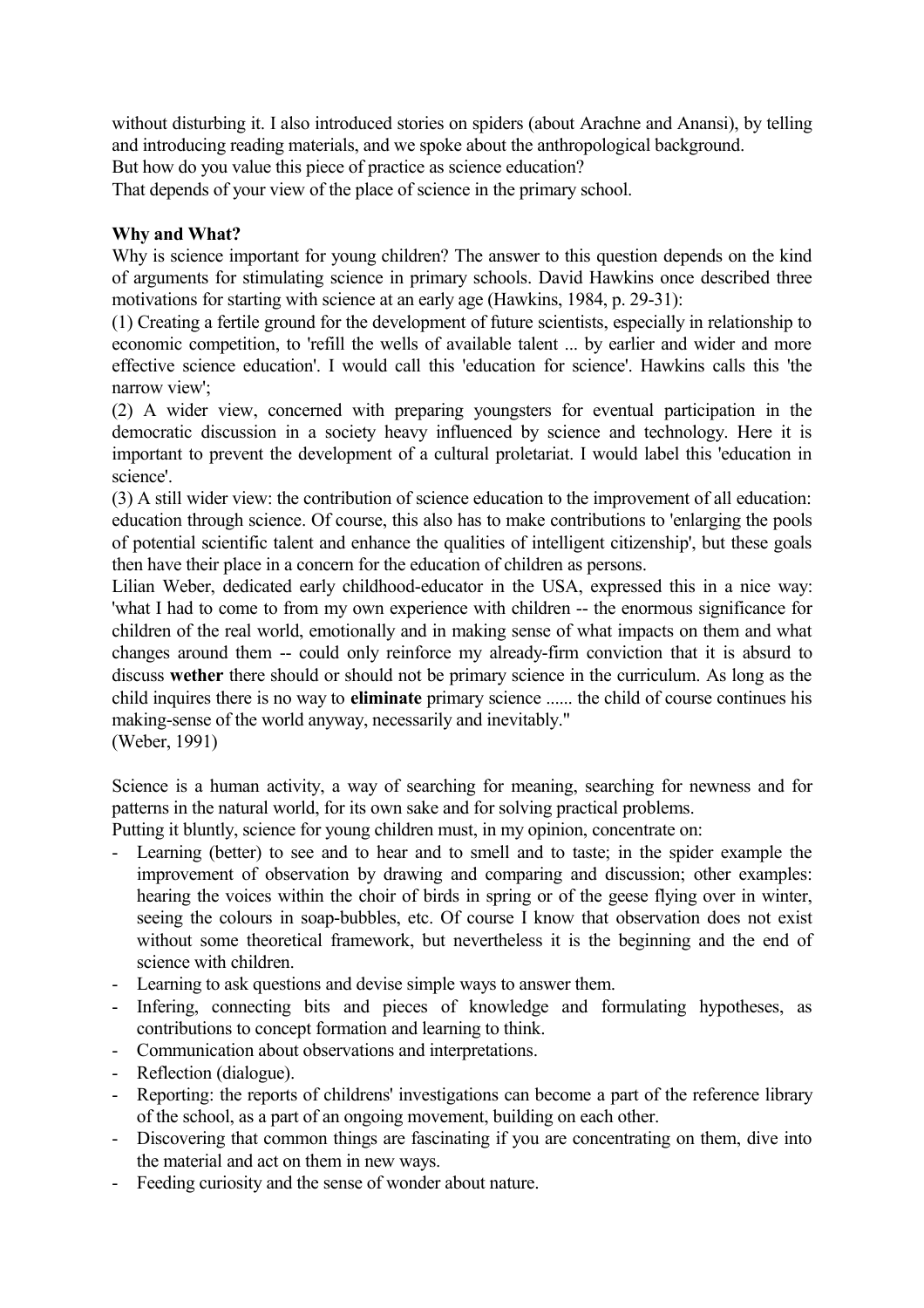- Exploring diversity in phenomena, some simple relationships and change.
- Developing of independece in learning and contributing to a feeling of fate control, as far as possible (Rowe, 1983);
- Contributing to language-development and the learning of mathematics (Weber/Dyasi, 1985).
- Developing an attitude of alertness.
- Development a sense of objectivity or intersubjectivity: 'how do you know?'
- Development a concern with people, animals, plants, things, places; of respect and reverence for life; there are important links to environmental education and the arts (Margadant-van Arcken, 1990).

These are all basic educational aims for the primary years, to which science can make an important contribution. [2](#page-4-0)

# **Between Question and Answer**

I am well aware of the expression 'the children as scientists' and the discussion around it (Both, 1985a; Driver, 1983). Much depends here upon the definition of 'scientist'. If you are emphasizing science as a means in the education of children and as a human activity, you can see some analogy between children growing into the world and what scientists are doing (cf. Lilian Weber, 1991). In particular, in the primary years an emphasis on process skills is important and legitimate (Harlen, 1992; Hodson, 1985).

In general you cannot grow up with science without having some idea of the processes of doing science. We must have moderate expectations (Millar/Driver, 1987), but most important here is the question: I know the answer, but what's the question? (Goldberg, 1979). All knowledge is the result of people seeking answers to questions, wether on science, technology, the humanities, religion or another area of knowledge. Questions also play an important role in the development of children: explicit questions and questions implicit in the actions of children, their play and work. You can describe the interaction of children and the world around as a dialogue, an interplay of question and answer. The things around them are asking questions, inviting the child to see, to hear, to manipulate or sitting there and waiting for what will happen. The child is questioning the things around him or her by seeing and hearing and manipulating, etc. and science with young children develops between the questions and answers. Science can help the children in specific ways to find answers to their questions, especially if there is a community of inquiry: the children in the classroom and the teacher, a community in which they can feel safe enough to reach some objectivity as a standard, being challenged by feedback from others, with the question: 'how do you know'?

Researchers of early childhood development (Hodgkin, 1976), including ethologists as Niko Tinbergen (Tinbergen, 1975) have written about the curiosity in the environment children show at a very early age and they warn us not to underestimate the potential of young children. At the same time there is much 'learned helplesness', where, for example, children do not get adequate reactions to their questions. We can have a thorough belief in the powers of young children to build upon the information they receive.

# **Learning to See and Hear**

I do not believe in an isolated training in seeing and hearing, there must be a meaningful context. In the past, educators like Herbart and Pestalozzi, and later a curriculum-project like 'Science, a Process Approach', were looking for teaching methods that were independent from the content

<span id="page-4-0"></span><sup>2</sup> Some books on play in the primary years reflect the same philosophy of education, especially if exploratory play is connected with reflection: Moyles, 1989; Wassermann, 1990.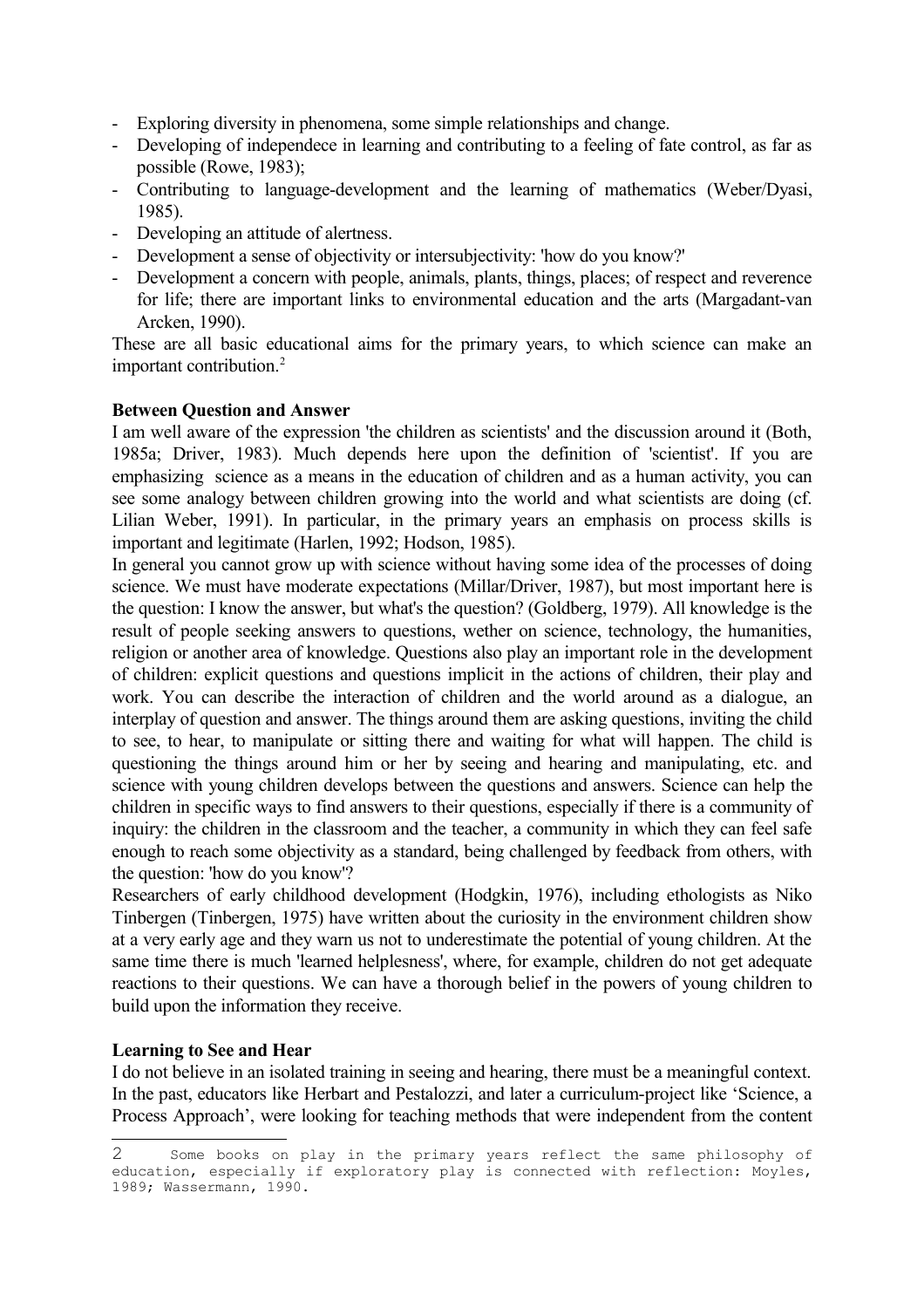and finding and training in general learning skills. Training the sensory skills of children was an important part of it. Children must, however, understand as much as possible why they have to see and hear better, and also why they have to measure or classify or experiment. Research in the Netherlands revealed that in schools children often do so-called 'experiments' without knowing what they were doing, and without any context (Margadant-van Arcken/van Kempen, 1990). Training sessions with young children to improve seeing and hearing can be important (if needed), and often can be playful, but as much as possible these should be connected with a meaningful context. In one school, for exemple,. the children each year are doing excersises in handling binoculars and discriminating birdsong (from audiotapes or a CD) as a preparation for the annual bird census, mapping of territories of singing birds in a nearby park. You can't separate process from content in a rigid way.

#### **Trust in your Senses**

Children must first learn to trust and refine their senses but later on they learn that our senses can betray us and have their restrictions. Alas science education can also cause a premature and unnecessary mistrust in our own sensory perceptions. Fortunately I never found this in young children (there was not enough time to spoil them, I guess), but in older children in primary schools and in teachers I found it more than once. As a warning I will give it some attention, because teachers can do much harm in this area (Wagenschein, 1977).

Once I gave a workshop for teachers on questioning and investigation (inspired by Harlen and Elstgeest, 1992). The topic was 'water'. The participants had to fill a medicine beaker to the brim and to estimate how many drops they could add to it by a medicine dropper, writing down their estimation. Many discovered that they had underestimated the amount of drops that could be added by a ratio of 6-10. This activity caused a lot of arousement and wonder. Later on they had to write down perceptions (what had been seen) and questions that had been discovered. In the collection of the perceptions what they had seeb and the questions that had arisen. In the collection of perceptions and questions two teachers declared that they had seen 'cohesion'. I asked them what exactly they had seen, and it was very difficult for them to describe. Other teachers tried to express there experience of the mysterious forces inside the water that are pulling the water together in images like a 'skin' over the the surface of the water.

Elstgeest (1975), gives this example:

"I asked a student of mine (student-teacher), holding a round flask filled with water at arm's length, to look through it at the building on the other side of the road and to tell me precisely what he saw.

'It is an image', he answered'. 'No, tell me what you see'. 'It is refraction'. 'No, tell me what you actually see'. 'It is the angle of incidence', he persisted. 'No, I want to know what you see', I insisted. 'It is convex'. 'Oh come on, what does that house look like?' 'I see lateral inversion'. I gave up."

# **An Heuristic Scheme**

An heuristic scheme can help us in the planning of activities. This scheme has been used by Hawkins (1974) and others: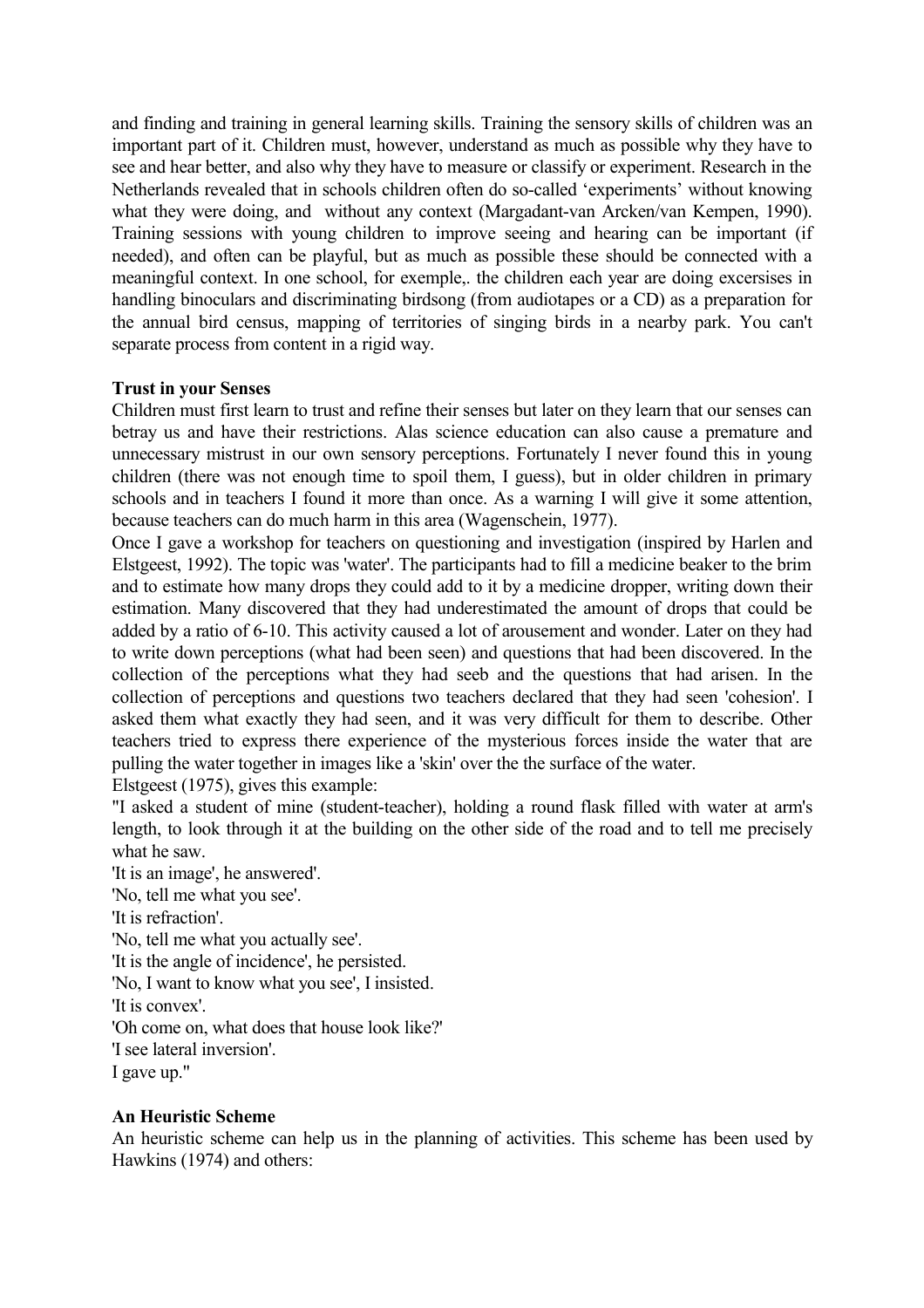#### 1. *Organizing an encounter of the children with the phenomena* for example by:

- An observation-circle: a teaching method or 'form of encounter' in which the children all are observing the same (kind of) thing - an instrument, an animal, a leaf, etc.- and trying to communicate in a dialogue what they are perceiving. The other children try to see, etc. the same kind of thing; often questions are raised and little experiments can grow out of this intensive activity. The teacher should prepare this lesson, but at the same time cannot fully foresee what the children will discover<sup>[3](#page-6-0)</sup>.
- A 'discovery-table' in the classroom.
- Free exploration of the materials in groups ('messing about', Hawkins, 1974).
- Different forms of fieldwork.
- Children talking about their experiences and questions or showing something they have found (Paull and Paull, 1973).
- 2. Children asking questions about the phenomena, teachers, collecting these questions.

3. Discussing which questions can be answered immediate and which have to be researched. How can questions be formulated in a way that will get the information from the phenomena at hand? What questions deserve using second-hand resources?

- 4. Planning investigations by and with the children about selected questions.
- 5. Investigations undertaken by the children themselves.
- 6. Reporting to other children. Discussion, criticism
- 7. Lesson by the teacher to place the discoveries in a broader framework.

It is possible for teachers to 'grow' into this scheme during the primary years and teach the children to become more and more independent learners. The scheme can also serve as an important heuristic in the in-service education of teachers. It can be dealt with phase by phase first, in a workshop with connected theory and then trying it out in the classroom, sharing the experiences and training in some skills.

Learning to ask questions and searching for answers can also be excersised by working with sealed boxes ('mystery-boxes'), with something in them. The children have to find ways of trying to find out what is inside by manipulating, use of models, etc.

# **Questions: Going Back and Forth**

Questions do have a key position in the heuristic method above. Often the questions of children must be reformulated in 'action questions' and teachers are trained to do this with children.

Wynne Harlen and Jos Elstgeest (Elstgeest, 1985; Elstgeest and Harlen, 1990) developed a simple scheme of questions, each connected with ways of answering them):

- 'What'questions: What is it? What does it do? Have you seen (heard, etc.) that? etc.
- 'How much?'questions
- 'How different?'questions
- 'What happens if?'questions
- 'How could you?'questions
- 'How?'questions: How does it come about? How does it work? How are .... related?
- 'Why?'questions.

<span id="page-6-0"></span><sup>3</sup> This way of working was first developed by the Belgian educator Ovide Décroly and was later rather popular in the Jenaplanschools in the Netherlands (Vreugdenhil, 1995).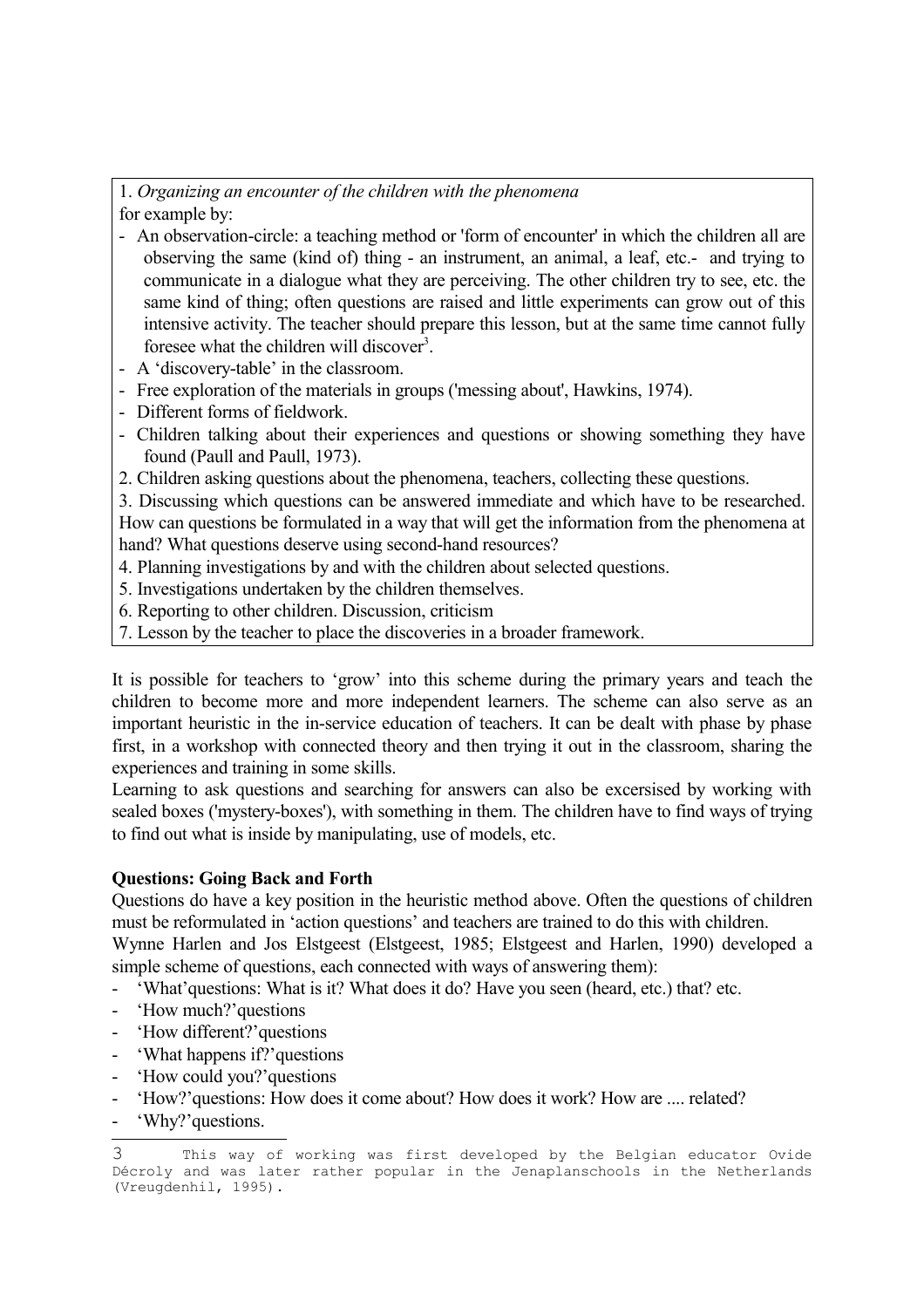It's an art for teachers to go back and forth in this scheme of questions. If, for example, children ask why the colours in soap-films are there (a very difficult question for children and many adults!), they can go back to questions like: what colours do you see? Are they always the same? Can you draw them? Do they change with time? Is it possible to make soap-bubbles without these colours? etc. Comparisons in time, space and conditions can lay a basis for the 'difficult answer', if it can be given. Teachers often stress 'why'-questions and children also want to know why, but if you can't find an exact answer, you can still discuss the question and discover interesting things.

# **The Book with the Empty Space**

Years ago I bought a book on education; at home I skimmed through it and discovered a page without any text or illustration. I guessed it had to be a printing fault and called the bookshop. When someone at the other side of the line was comparing other copies of this book I read the page before the empty page and saw:

'Suppose all the syllabi and curricula and texbooks in the schools disappeared. Suppose all of the standardized tests ... were lost. in other words, suppose that the most common material imeding innovation in the school simply did not exist. Then suppose that you decided to turn this 'catastrophe' into an opportunity to increase the relevance of the schools. What would you do?

We have a possibillity for you to consider: suppose that you decide to have the entire 'curriculum' consists of questions. These questions would have to be worth seeking answers to not only from your point of view but, more importantly, from the point of view of the students. In order to get still closer to reality, add the requirement that the questions must help the students to develop and internalize concepts that will help them to survive in the rapidly changing world of the present and future... What questions would you have on your list? Take a pencil and list your questions on the next page, which we have left blank for you'

(Postman/Weingartner, 1972). I apologized to the bookseller and started thinking about this question about questions. If you take the children seriously as investigators, searching for meaning, you are touching a powerful source of motivation in children.

In the approach I described above, the questions of the children are taken seriously, and at the same time the children are not left alone with their questions, but empowered in seeking answers [4](#page-7-0) .

# **A Framework for World Orientation**

Schemes questions, and going back and forth within schemes of questions, are important for teachers and staffs to give continuity to the work of children. The problem is that teachers experience a conflict between recognizing the importance for in-depth-work with the children and time-pressure. Teachers feel that 'less is more', that you have to restrict yourself in content, and for that reason they also are looking for overlaps in goals and content of primary science with less or more related areas. To help the schools in this work the Dutch Jenaplan-Association asked the National Institute for Currciculum Development to develop with and for the Jenaplanschools a new curriculum for world orientation, in which all aspects have their balanced place Both, 1995b). In addition, it had to meet the guidelines of the national curriculum.

<span id="page-7-0"></span><sup>4</sup> See the chapter on 'Encouraging and handling children's questions', in Harlen/Elstgeest (1992) for a discussion of this interplay between children questioning and teachers helping children to find instruments for finding answers to them. An important source on teaching and questioning is too: Dillon, 1988.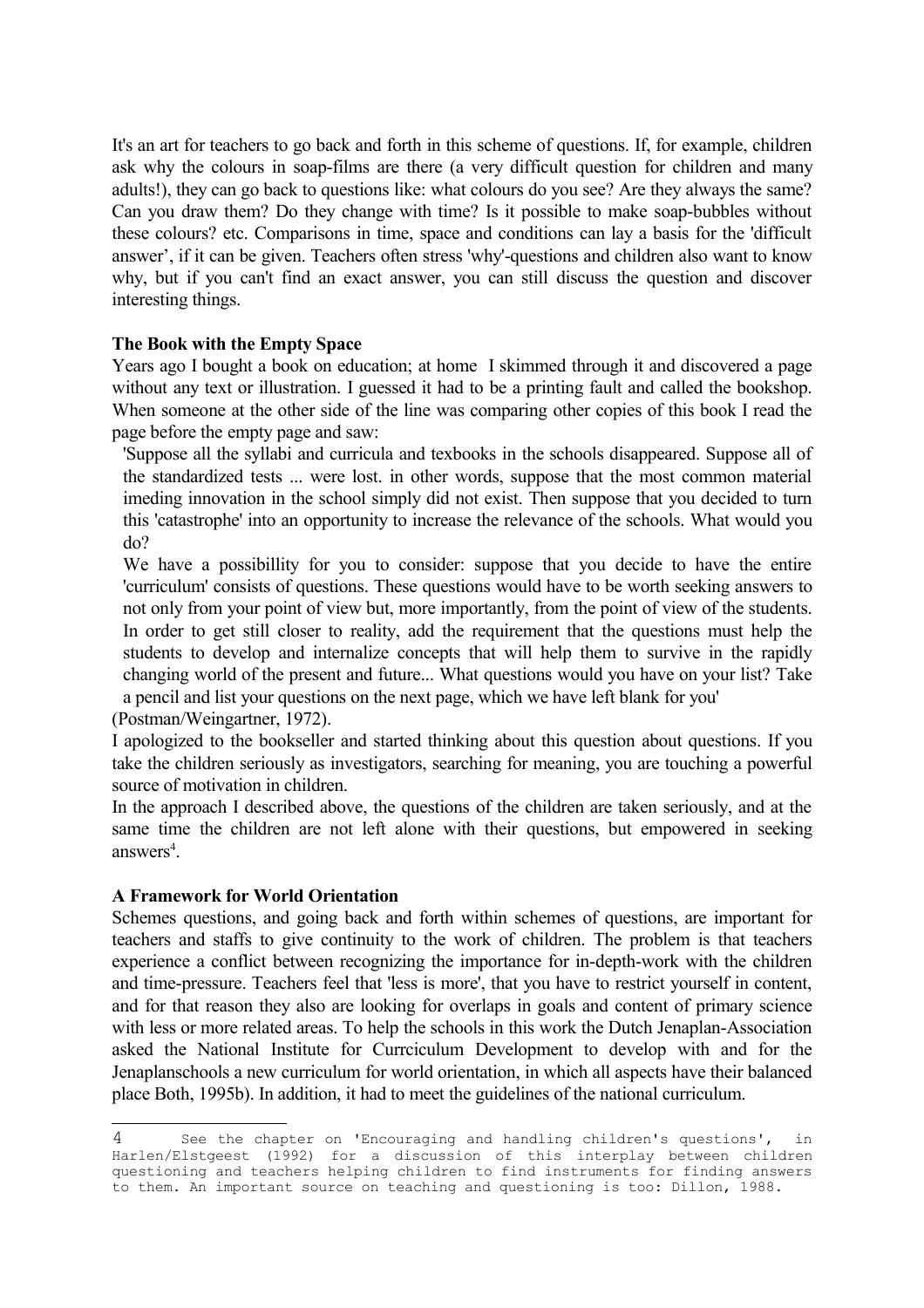Seven areas of experience have been defines, that fulfil several criteria, among them:

- not separating nature and human society, but connecting them where possible;

- the possibillity of connecting predisciplinary goals, content and activities with the subjects later on; the latter have their roots within the 'areas of experience', as is visualized in figure 7.1.

In figure 7.2 below an overview is given of the areas of experience, with domains within each of them.



Figure 7.2 Goals and content in World Orientation Science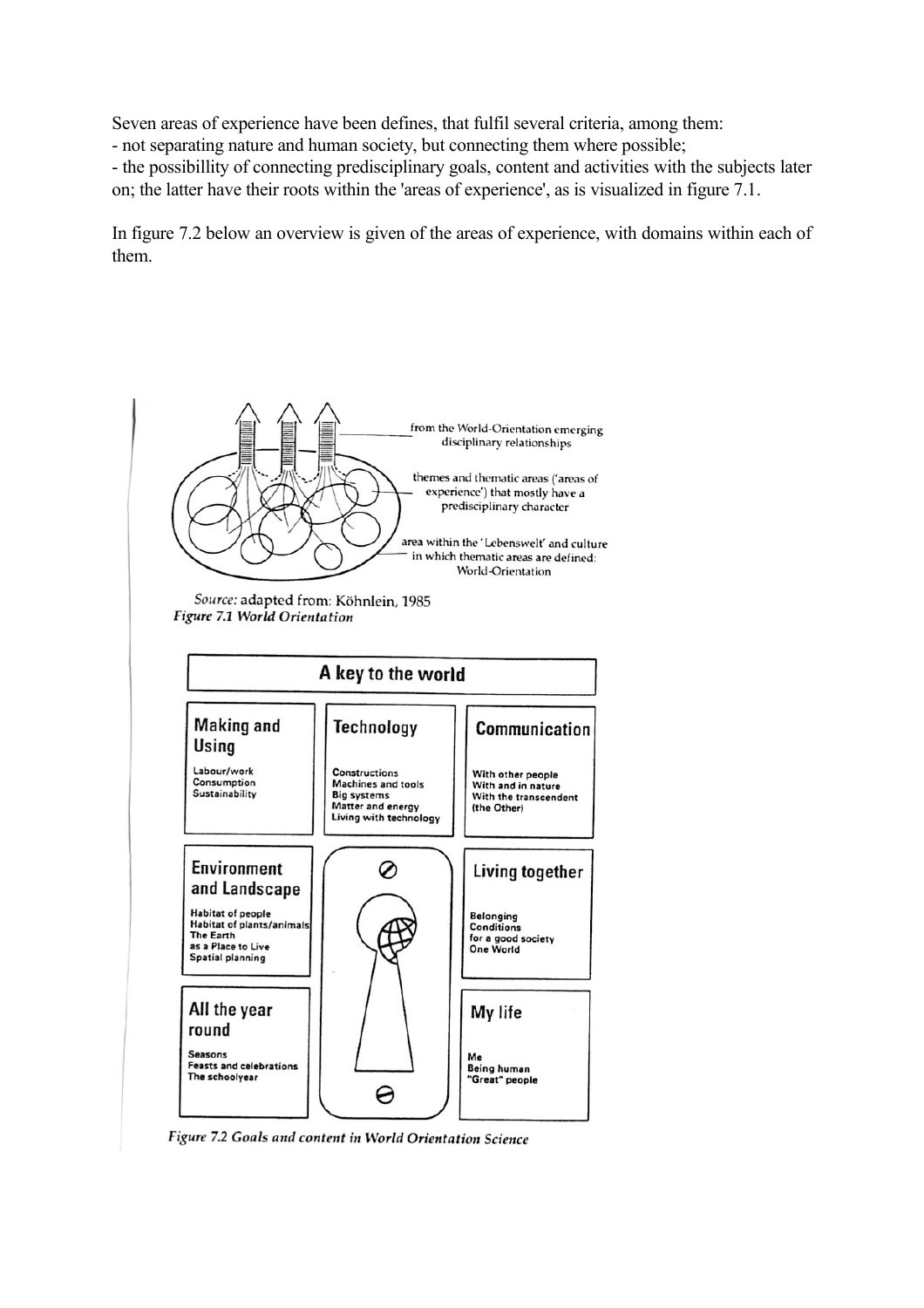For each domain aims and learning-experiences have been described for the youngest, the middle and the oldest children of the primary range (in age-heterogeneous groups or 'familygroups') that give (an open) structure to the world orientation in the Jenaplanschools and that enables the schools to make world orientation ever more the heart of their curriculum I give some exeamples of the science goals and content in 'Environment and Lanscape'.

# *ENVIRONMENT AND LANDSCAPE*

The basis for this area of experience is the metaphor of the earth as a *home (oikos*), an ecological viewpoint. Important key concepts are: life, diversity, adaptation, behaviour (intra- and interspecific), 'worlds' of a certain organism (auto-ecologically seen), ecotope (or 'houses', e.g. a tree, a pond, a plot of grassland, etc., all with different inhabitants that relate to each other and to non-living things and factors; a synecological viewpoint), the food-chain, the progressive cycle of substances and decomposition and the biosphere (the earth as a home in space).

Important skills are: observation, drawing, describing of organisms, classifying plants and animals (to self-chosen and given criteria), using and making simple identification-keys, mapping and carrying out simple experiments about environmental conditions.

Important activities include:

- *For the youngest groups (4-6 year old*): caring for plants and knowing what they need, growing plants from seeds, study of one kind of 'minibeast' in its natural environment and also in some artificial environment within the classroom, visiting the same habitat regularly and looking for plants and animals and their behaviour; looking at the Sun and following it during the day and seeing where the Sun can throw more and less its light.
- *For the middle-groups (6-8/9 year old):* mapping a not too complicated small area and its inhabitants; collecting, observing, describing and classifying invertibrate animals; identifying plants and animals by using simple keys and reference-books; soil-studies, observing an (species of) animal in its natural environment and trying to learn as much about it as we can, adopting a piece of land and doing conservation work and monitoring the situation from year to year, detailed studies of the sun during the day ('daytime astronomy').
- *For the oldest primary groups (9-12 year old*): designing a simple identification key, mapping/visualizing a structural more complicated small area and its inhabitants and possible relationships with non-living components, studying the 'world' of one species of plant or animal (including the dispersion), aiming at the idea of adaptation; comparing some close related habitats (e.g. types of grassland) and their inhabitants; observing the colours, forms and behaviour of some animals and plants in the environment and trying to find some formfunction-relationships; comparing this results with species far away; experiencing dimensions in space, by studying earth in space also by way of the materials of 'Powers of ten' (Morrison, 1982).

In the same way the science-content of 'Making and using', can be described, with a lot of physics ('kitchen physics') and chemistry (chemical changes in production processes) and the same for 'Technology' and the other areas of experience'.

# **Some Concluding Remarks**

Nowadays some insights of tewnty-five years ago have now been reinforced in a new way, especially by developments in the cognitive sciences, such as metacognition, while. Others have been refuted. As a result of working in an open educational tradition, it is possible to find a creative synthesis of the old and the new, without having to make a complete new start and again and thereby destroying the old before making progress.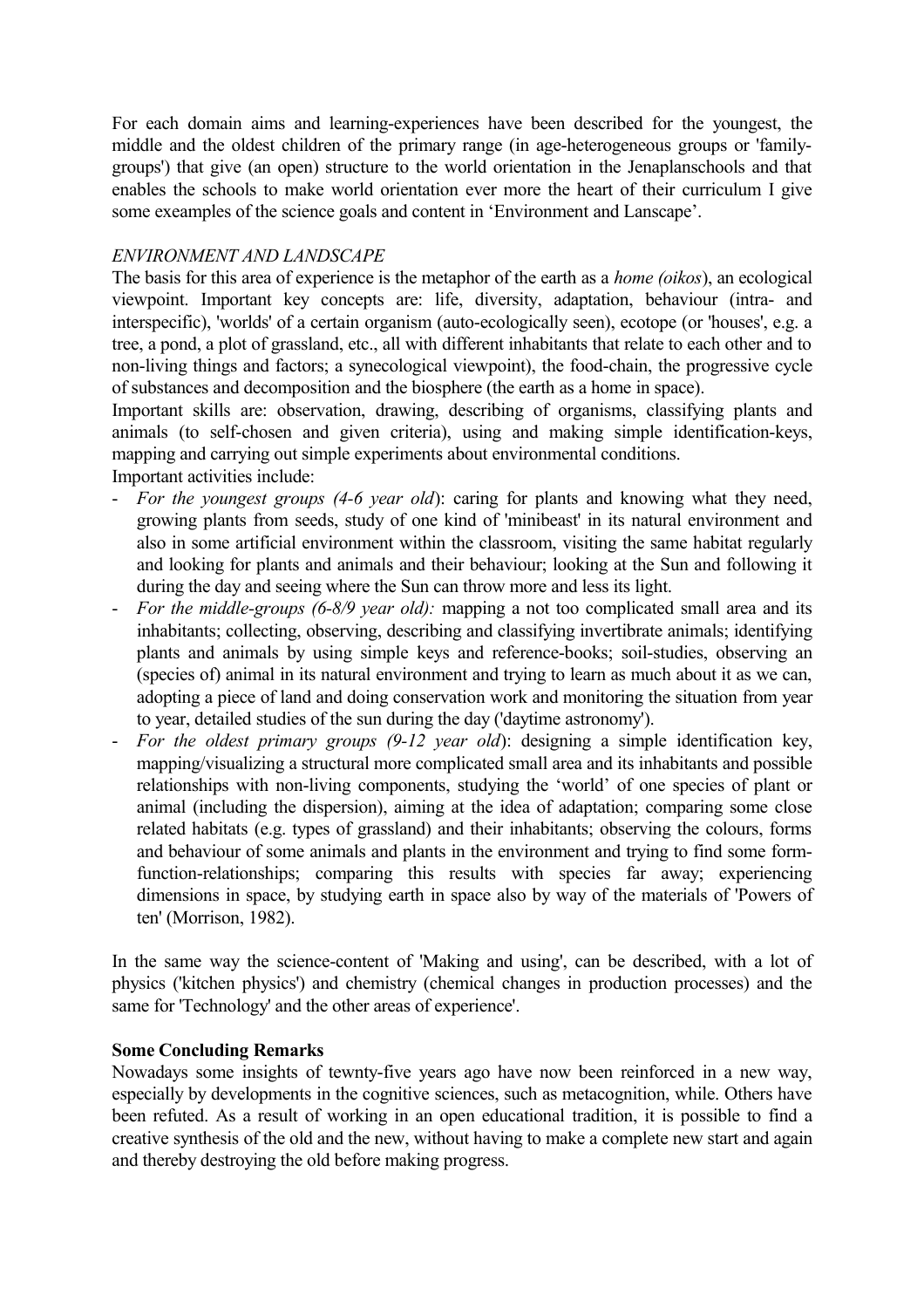I think that in the broad view of science-education that I have tried to sketch, it is more important to develop in young children sensibility and sensitivity to the world, alertness and well- rooted knowledge, than 'covering' a broad spectrum. Consider the citation about Barbara McClintock at the beginning of this chapter: taking the time to look... to hear what the material has to say to you, the openness to let it come to you (Fox Keller, 1983). At this level there are still close connections between science and art. The ancient Greeks had a nice concept for the sensual experience that can be the common root of science and arts: *aisthesis* (Giel, 1994). It is the sensuous quality of the experience of both that makes sense. Later on in education there is more distance between arts and science, but also there we can look for connections and interactions. In ecology there are the writings of Annie Dillard, especially *Pilgrim at Tinker Creek* (1975) and in Aldo Leopold (1989) as important examples of such an *aisthesis.* It is possible to work with children in the same spirit. In areas such as pattern, size and scale in nature there is the example of 'D Arcy Thompson (*On growth and Form*. 1988) as a lasting source of inspiration (see here also Stevens, 1976; Wechsler, 1981 and the volumes in the *Science 5/13*-series about 'Structure and forces', James, 1972). In Germany, the 'grand old man' of science education, Martin Wagenschein, developed an approach to science education by (Socratic) dialogues with children. They were connected with hands-on activities, demonstrations (including 'discrepant events'), telling stories and diving into selected and potential fruitful examples (*'exemplarisches lehren und lernen'*; Wagenschein, 1965; 1977 1990 and 1992), as a contribution to teaching for quality, that is 'less is more' [5](#page-10-0) , in which there are connections between sensory, bodily, esthetical experiences and the emergence of objective, 'scientific' ways of thinking (Rumpf, 1990 and1993). Questions like 'How did people discover to make fire?' How can a ship, made of iron, float?' 'What is a good ball to play with?' are the starting-points for an intensive process of searching for answers (Thiel, 1987). In the question after 'the good ball' the teacher starts with a demonstration of dropping two balls and have the children watch and think. After that many activities develop: intense discussions about what happens if a ball bounces, discussions and experiments in small groups (formulating and testing hypotheses), reporting in a circlediscussion, proposals by the teacher for a more precise experiment, all ending with the story about the veterinary surgeon (Dunlop) who invented less or more by accident, but by analogy with the air-filled football and the the pneumatic tyre<sup>[6](#page-10-1)</sup>

In all of this this the key word is: wonder, developing a sense of wonder (Weisskopf, 1979; Verhoeven, 1972).

Rachel Carson writes in her pedagogical book *The Sense of Wonder* (and I hope you can feel the wisdom behind her perhaps somewhat romanticized view of childhood):

'A child's world is fresh and new and beautiful, full of wonder and excitement. It is our misfortune that for most of us that clear-eyed vision, that true instinct for what is beautiful and awe-inspiring, is dimmed and even lost before we reach adulthood. If I had influence with the good fairy who is supposed to preside over the christening of all children, I should ask that her gift to each child in the wordld would be a sens of wonder so undestructible, that it would last trhoughout life, as an unfailing antodote against the boredom and disenchantment of later years, the sterile preoccupation with things that are artificial, the alienation from the sources of

<span id="page-10-0"></span><sup>5</sup> The approach of Wagenschein and the people that are working in his spirit is to be characterized as: genetic-socratic-examplarery; 'genetic' because of the 'genesis' ('emergence') of the understanding of children and of the use, where possible, of historical examples. There are often some parallels (note: I am not speaking about some way of 'recapitulation-theory'!) between the development of scientific ideas in children and the history of science: e.g. children are sometimes thinking in 'aristotelean' ways.

<span id="page-10-1"></span><sup>6</sup> I hope the Wagenschein-tradition can be discussed and tried in the Englishspeaking world too.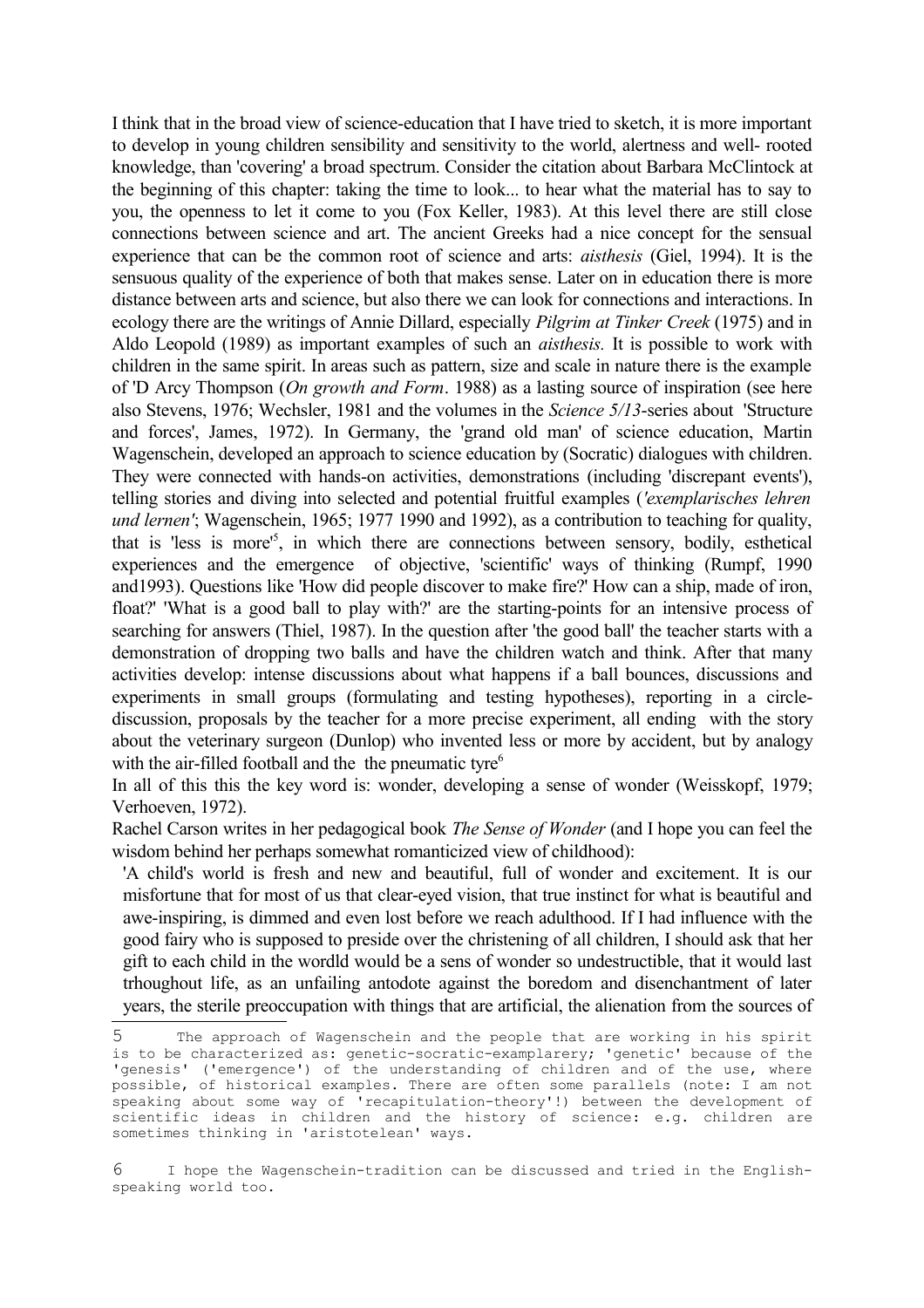our strength.'

I think science with young children has the potential to make an important contribution to cultivating this sense of wonder.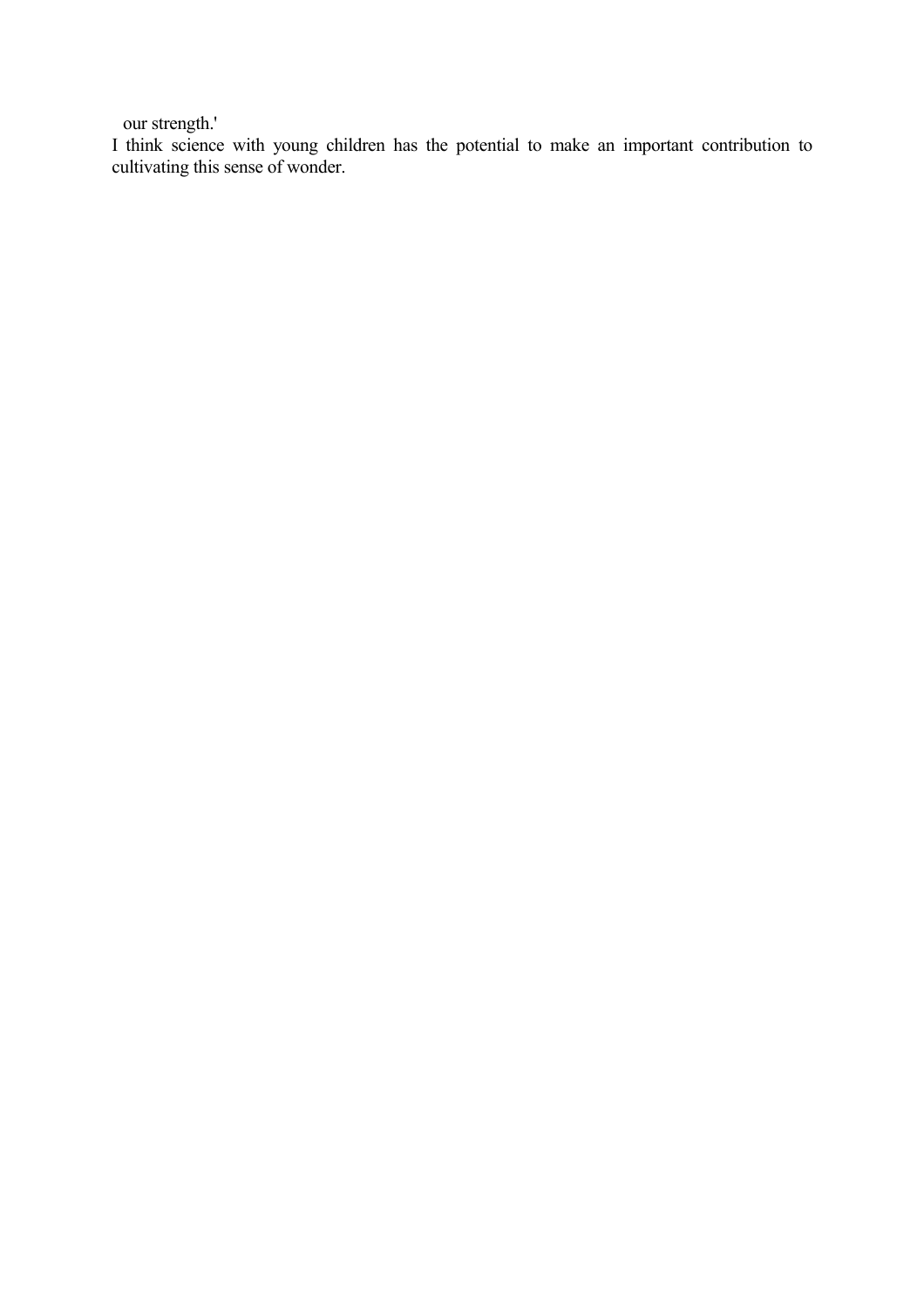# **References**

- Both, K. (1985), *De natuur van natuuronderwijs en natuuronderwijs in de basisschool* (The nature of science and science in the primary school), Enschede: SLO, Institute for Curriculum Development
- Both, K. (ed.)(1995a), *Jenaplanschools in The Netherlands: a reader*, Hoevelaken: CPS
- Both, K. (1995b), *Weltorientierung Jenaplan: Einige Texte (World Orientation and Jenaplan),* Amersfoort: CPS
- Carson, R. (1987), *The Sense of Wonder*, New York: Harper and Row
- D' Arcy Thompson (1988), *On Growth and Form*, Abridged Edition, Cambridge: Cambridge University Press
- Dillard, A. (1975), *Pilgrim at Tinker Creek*, London: Picador
- Dillon, J.T. (1988), *Questioning and Teaching, A Manual of Practice*, London/Sydney: Croom Helm
- Driver, R. (1983), *The Pupil as Scientist?,* Milton Keynes: Open University Press
- Duckworth, E. (1978), *The African Primary Science Program: An Evaluation and Extented Thoughts*, Grand Forks (ND): University of North Dakota
- Elstgeest, J. (1971), Ask the Ant Lion: The Growth of an African Primary Science Unit, in: Richmond, P.E. (ed.)(1971), *New trends in Integrated Science Teaching*, Vol. 1, Paris: Unesco
- Elstgeest, J. (1975), New Science and Old Cultures, paper presented to the International Conference on Physics Education, University of Edinburgh, 29th July - 6th August, 1975 -Elstgeest, J. (1985), The Right Answer at the Right Time, in: Harlen, W. (ed*.), Primary Science: Taking the Plunge*, London: Heinemann
- Elstgeest,J./W. Harlen (1990), *Environmental Science in the Primary School*, London: Paul Chapman
- Fox Keller, E. (1983), *A Feeling for the Organism: The Life and Work of Barbara McClintock*, New York: Freeman
- Giel, K. (1994), Versuch über den schulpädagogischen Ort des Sachunterrichts, in: Lauterbach, R., a.o. (eds.)(1994), *Curriculum Sachunterricht*, Kiel: Institut für die Pädagogik der Naturwissenschaften/Gesellschaft für Didaktik des Sachunterrichts.
- Goldberg, L. (1979), I know the answer, but what's the question? in: *Science and Children*, Vol. 16, no. 5, p. 8-9
- Harlen, W. (1992), Research and the development of science in the primary school, in: *International Journal of Science Education*, Vol. 14, No. 5, 491-503
- Harlen, W./J. Elstgeest (1992), *UNESCO sourcebook for science in the primary school: A workshop approach to teacher education*, Paris: UNESCO
- Hawkins, D. (1974), Messing about in science, in: Hawkins, D. (1974), *The Informed Vision: Essays on Learning and Human Nature*, New York: Agathon
- Hawkins, D. (1983), Nature Closely Observed, in: *Daedalus,* Vol. 112, Number 2
- Hodgkin, R. (1976), *Born Curious*, London: John Wiley and Sons
- Hodson, D. (1985), Philosophy of science, science and science education, in: *Studies in Science Education,* Vol. 12, 25-57
- James, A. (1972), Science 5/13: *Structures and forces, Stages 1 and 2*, London: Macdonald Educational
- King, R. (1967), The Bridge of Jena, in: *The New Era*, Vol. 48, no. 3, March 1967, p. 38-43
- Köhnlein, W. (1985),Kindliches Denken und physikbezogener Sachunterricht, in: *Sachunterricht und Mathematik in der Primarstufe*, Vol. 13, No. 2, p. 73-78
- Leopold, A. (1989), *A Sand County Almanac and sketches here and there*, New York/London: Oxford University Press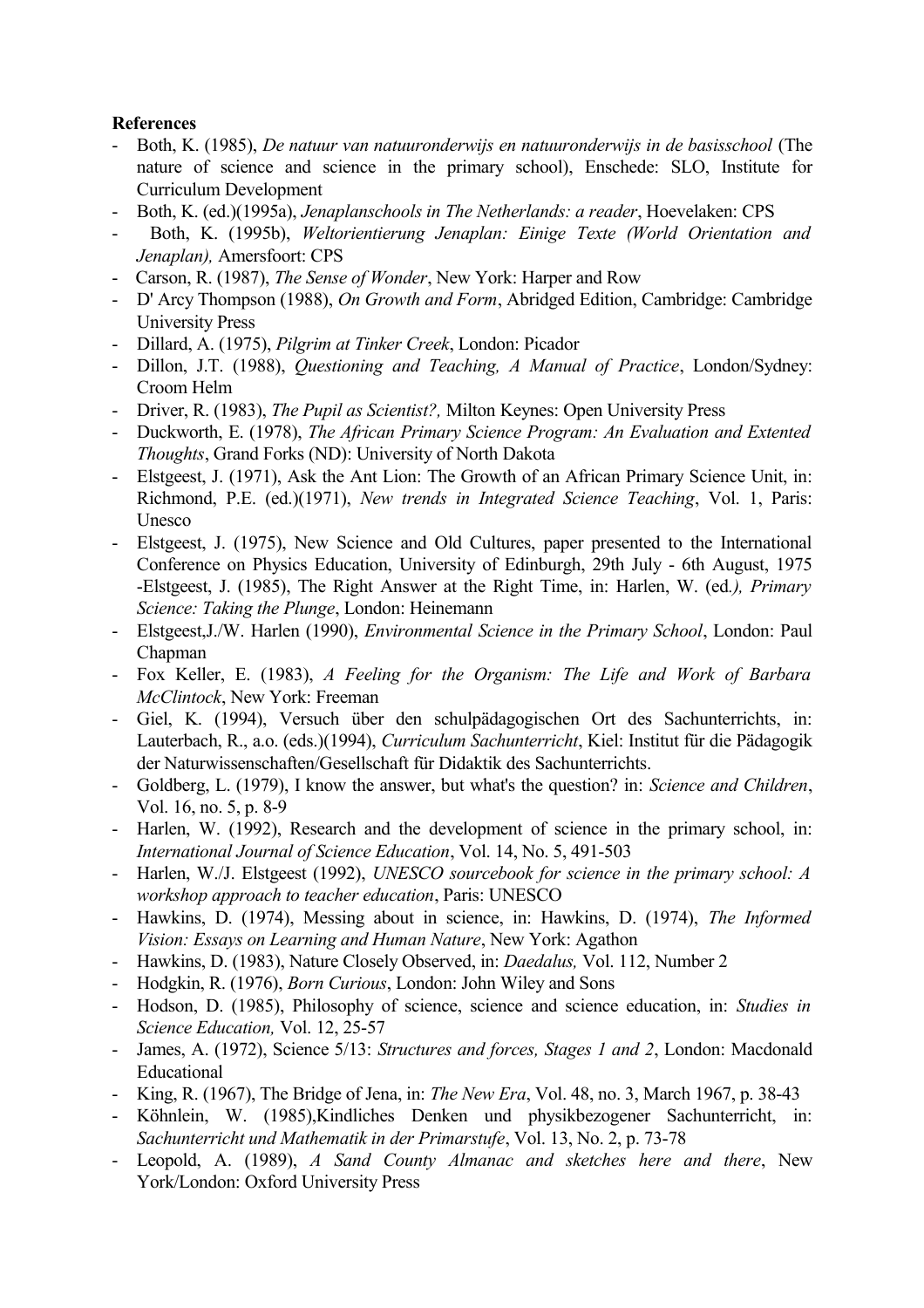- Margadant-van Arcken, M./M. van Kempen (1990), *Groen Verschiet, natuurbeleving en natuuronderwijs bij acht- tot twaalfjarige kinderen ('Green vista'),* The Hague: SDU
- Margadant-van Arcken, M. (1990), Nature Experience of 8-12-Year-Old Children, in: *Phenomenology and Pedagogy*, Vol. 8, p. 86-94
- Millar, R/R. Driver (1987), Beyond Processes, in: *School Science Review*, Vol. 14.
- Morrison, Ph. and Ph./C. and R. Eames (1982), *Powers of Ten: Dimensions in the Universe*, New York/Oxford: Freeman
- Moyles, J. (1989), *Just Playing? The Role and Status of Play in Early Childhood Education*, Milton Keynes/Philadelphia: Open University Press
- Paull, J. and D. (1973), *Yesterday I found* ....., Boulder: Mountainview Center of Environmental Education
- Petersen, P. (1927), *Die Neu-europäische Erziehungsbewegung*, Weimar: Böhlaus Nachfolger
- Rowe, M.B. (1983), Science and Fate Control: implications for the teaching of primary level science, in: Harlen, W. (ed.), *New trends in primary school science education*, Vol.1, Paris: UNESCO
- Rumpf, H. (1993), Erlebnis und Begriff, Verschiedene Weltzugänge im Umkreis von Piaget, Freud und Wagenschein, in: *Zeitschrift für Pädagogik*, Vol. 37, No. 3, p. 329-346
- Rumpf, H. (1990), Von der Stoffbeherrschung zur Weltaufmerksamkeit (From knowing content to alertness for the world), in: Mikelskis, H. (hrsg.)(1990), *Umweltbildung in Schleswig-Holstein,* Flensburg
- Stevens, P. (1976), *Patterns in Nature*, Harmondsworth: Penguin Books
- Thiel, S. (1987), Wie springt ein Ball? ('How does a ball bounce?'), in: *Die Grundschule*, Vol. 19, Nr. 1, p. 18-21
- Tinbergen, N. (1975), The Importance of Being Playful, in: *The Times Educational Supplement*, 10.1.75
- Verhoeven, C. (1972), *The Philosophy of Wonder*, New York: Macmillan
- Vreugdenhil, K. (1995), De observatiekring ('The observation-circle'), in: Boes, A. (1995), *Gesprekken in de kring ('Dialogue and circle-discussions'),* Hoevelaken: CPS
- Wagenschein, M. (1965), *Ursprüngliches Verstehen und exaktes Denken* ('Original Understanding and Exact Thinking'), Stuttgart: Klett, Band I.
- Wagenschein, M. (1977), Rettet die Phänomene! ('Save the Phenomena') in: Der Mathematische und Naturwissenschaftliche Unterricht, Vol. 30, Nr. 3.
- Wagenschein, M., a.o. (1990), *Kinder auf dem Wege zu Physik* ('Children on the road to physics'), Weinheim/Basel: Beltz
- Wagenschein, M. (1992), *Verstehen lehren* ('Teaching for Understanding'), Weinheim/Basel: **Beltz**

Wassermann, S. (1990), *Serious Players in the Primary Classroom. Empowering Children Through Active Learning Experiences*, New York/London: Teachers College Press

- Weber, L./H. Dyasi (1985), Language Development and Observation of the Local Environment: first steps in providing primary-school science education for non-dominant groups, in: *Prospect,* Vol. XV, No. 4, p. 565-567.
- Weber, L. (1991), *Inquiry, Noticing, Joining With and Following After*, New York: Workshop Center City College
- Wechsler, J. (ed.)(1981), *On Aesthetics in Science*, Cambridge (MA): MIT Press
- Weil. S. (1987), *The Need for Roots. Prelude to a Declaration of Duties Towards Mankind*, London: Routledge and Kegan Paul
- Weisskopf, V.F (1979), *Science and Wonder, the natural world as man knows it,* Cambridge (MA): MIT Press